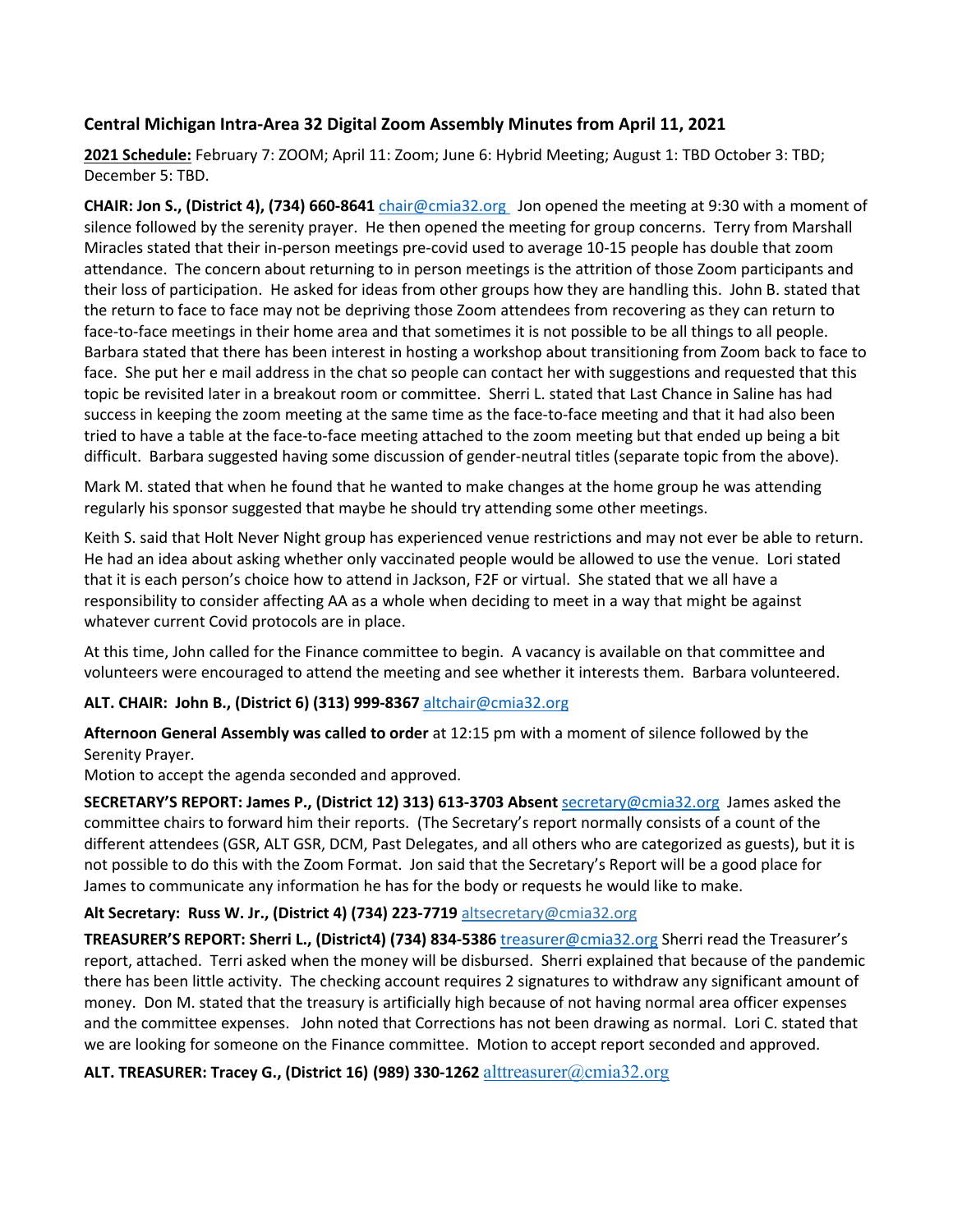**FINANCE COMMITTEE REPORT: Open Position (District 18)** finance@cmia32.org Lori served as the interim Finance Committee Chair. Lori asked Sherri to put the Finance Committee worksheet on the screen and reviewed it for the body. Committee reimbursements were \$525 back to prudent reserve.

DCM committee bank account is not set up yet. We owe money for the Delegate conference in 2 weeks. Lori has asked for a motion to have the \$1,800 to GSO for Delegate attendance fees. Voted unanimously. Motion to pay \$525 back to Prudent Reserve (from International Convention obligation between 3 MI Areas). Motion approved.

Lori asked for a second for another motion and John S. reiterated: Terri W. being elected to fill the finance committee vacancy. Approved. Jamie P. was elected in committee as the Finance Committee Chair.

The last item for discussion is Bank of America creating problems with changing signers on accounts every two years as elected members change. They have been unable to work with the bank. There is only one signer on the account presently due to others being eliminated. Sherri submitted paperwork to B of A in March and made an appointment yest. AM, and the records were missing. A new file was started but it is difficult working with B of A so Sherri looked at some other banks having availability across Area 32. There is a motion out of Finance committee to allow Treasurer and Delegate to investigate options for new banking and decide to open a new bank account. Don M. asked Sherri if she has a bank in mind.

Dennis S. Past Delegate stated that it is the Treasurer's job to make sure that the banking goes smoothly. It is part of the job description and a vote is not necessary. Dan stated that Huntington and TCF will be merging in the future so that may make it easier to decide. Mark stated that when he was treasurer of Statewide and they transferred the account to where he is from where Tracey was. Now that he has passed it to the new treasurer it will be up to that new person whether to move it again. John asked Lori if she would like the motion to be rescinded. YES.

Kate L. asked a question about committee funds for Corrections committee being needed. Lori stated that \$400 was requested and approved in finance committee. District 4 offered money to District 2, who had been previously contacted about these funds, last week by e mail and by phone message asking if they wanted the money. At the corrections committee meeting no one came forward from District 2 to claim the funds, so they were returned to Finance. Kate stated that she would have attended the Finance committee meeting to request funds, but the e mail made it seem that it was handled.

Sherri stated that \$200 was earmarked and available for corrections from District 4. Kate stated that District 2 has many corrections facilities in within its boundaries, and all can use funds. There are a lot of people waiting for literature. We need to make sure that District 2 has access to funds. Lori again reiterated her efforts to contact one person in District 2. Kate stated that there are many other contacts, and we need to find a way not to overlook this district's request in the future. Lori stated again that District 4 is willing to share with District 2. Keith S. stated that that as past Chair of Corrections, funds are only given to those Districts that were present.

If someone were at an Assembly but in a conflicting meeting (time), they could request and receive the funds anyway if he were aware of that request ahead of time. Evan (District 4 Treasurer) stated that he has not paid any invoice for \$200 so if it needs to be paid or reimbursed, he needs to know to whom. Russ W. stated that a bill was not sent since they had the literature on hand to give. John recapped to make sure that the books are in hand (they are). He asked for anything else for the finance committee. Finance report approved. John recognized three past delegates. (insert applause)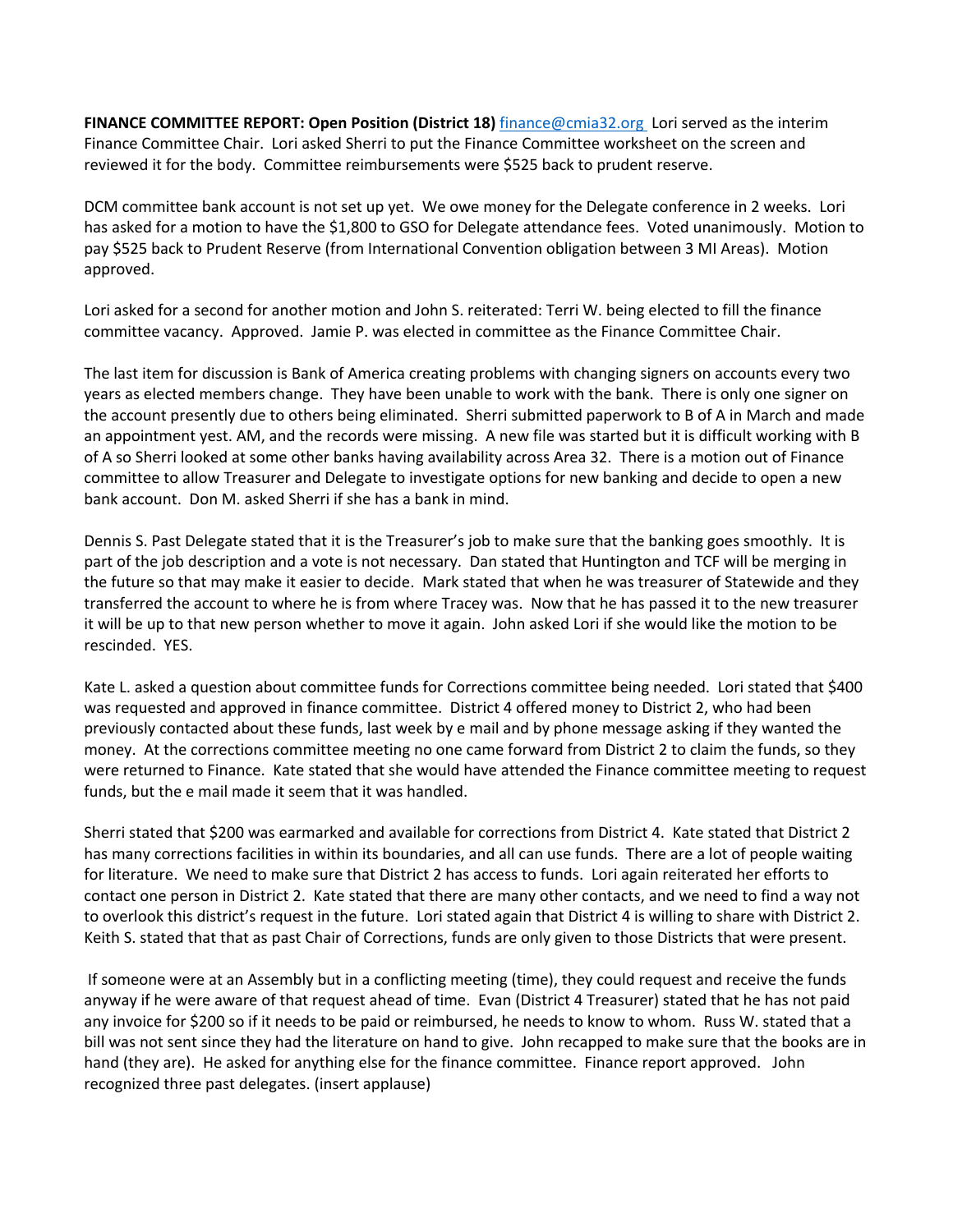**REGISTRAR'S REPORT: Ted S., (District 26) 317 (989) 429-8100** dist26@gmail.com **Absent.** Lori requested that all DCM's contact Ted to report what is going on in each of their Districts. He has something called a Fellowship connection report that will allow everyone to use the reports and keep in touch with what is going on elsewhere.

**ALT. REGISTRAR: Lori C., (Past Delegate Panel 69, Area 32) (District 2) (517) 414-7662** altregistrar@cmia32.org**,** loriconant01@live.com

#### **Group and District Announcements: NONE**

**DELEGATE'S REPORT: Don M., Panel 71, Area 32 (District 2) (517) 416-9635.** delegate@cmia32.org See attached report.

**ALT. DELEGATE REPORT: Mark M., Panel 71, Area 32 (District 4) (517) 861-6379** altdelegate@cmia32.org report attached.

## **COMMITTEE REPORTS:**

**LITERATURE REPORT: Mike K., (District 2) (517) 403-2764** literature@cmia32.org**: Absent. No report.** 

**ARCHIVIST: Jim D., (District 6), (517) 694-9753. Absent. No report.** Sherri asked whether people with Dignitary Group information are supposed to share their info, because they are not listed groups.

**ARCHIVES COMMITTEE: Position to be Filled. Outgoing Archives Chair: Mark M., (District 4)** Position is open and seeking a new Chair. No one had anything to add.

**CORRECTIONS: Lori C., Past Delegate**, **Panel 69 Area 32, (517) 414-7662** loriconant01@live.com Four attendees were present. Discussion re: how the message will be carried during and after the pandemic. Russ W. reminded the body that each district needs to send a representative to the Corrections Committee meeting to be eligible to receive corrections literature funds.

**FORUM: Jon S., (District 4),** chair@cmia32.org Forum already occurred in 2021 via Zoom. He will gather more information by the June meeting. He acknowledged Kirk F., Past Delegate who just joined the meeting.

**GRAPEVINE: Molly L., (District 4) (734) 358-7180** grapevine@cmia32.org Discussion of gender-neutral language regarding the AA Preamble. Brainstorming on language to improve the first sentence of the preamble. These types of changes are very personal and of a sensitive nature. The Group discussed the history of changing language in general in AA literature in the first 164 pages of the big book. She noted that most of the genderneutral language updating that is happening is within Grapevine and their publications. Literature coming out of World Services is not changing that rapidly since they have different editors and publishers than Grapevine and they have more of a chain of command to go through for approval. She expressed the importance of spreading the Grapevine's word within home groups and suggested purchasing GV subscriptions for new group members who may not be able to procure Grapevine, as well as for individuals or other groups. Report Attached.

**COOPERATION WITH THE PROFESSIONAL COMMUNITY / Public Information: Keith S., (District 6) (517) 803- 5045** cpc@cmia32.orgKeith warned the body of spam e mail requesting funds. He had a misdirected request for information and passed it along as it was for Lakeville not Otisville.

**ACCESSIBILITIES / TREATMENT CENTERS: Don W., (District 6) (517) 282-4586** specialneeds@cmia32.org Treatment Centers first, things are slow because of the pandemic. He is exploring written guides with excellent information and ideas about reaching people who are getting out of treatment. He also said that he has read some great checklists for groups to use to ensure that their meetings are accessible to people with disabilities. He looks forward to in person meetings where he can disseminate information more efficiently at his table.

**YPAA: Evan K., (District 4**) Evan said the ICYPAA (International Convention of YPAA conference will occur this year (zoom or F2F). The DAYPAA committee is asking for assistance with a letter of support, and he is going to be working with them as needed.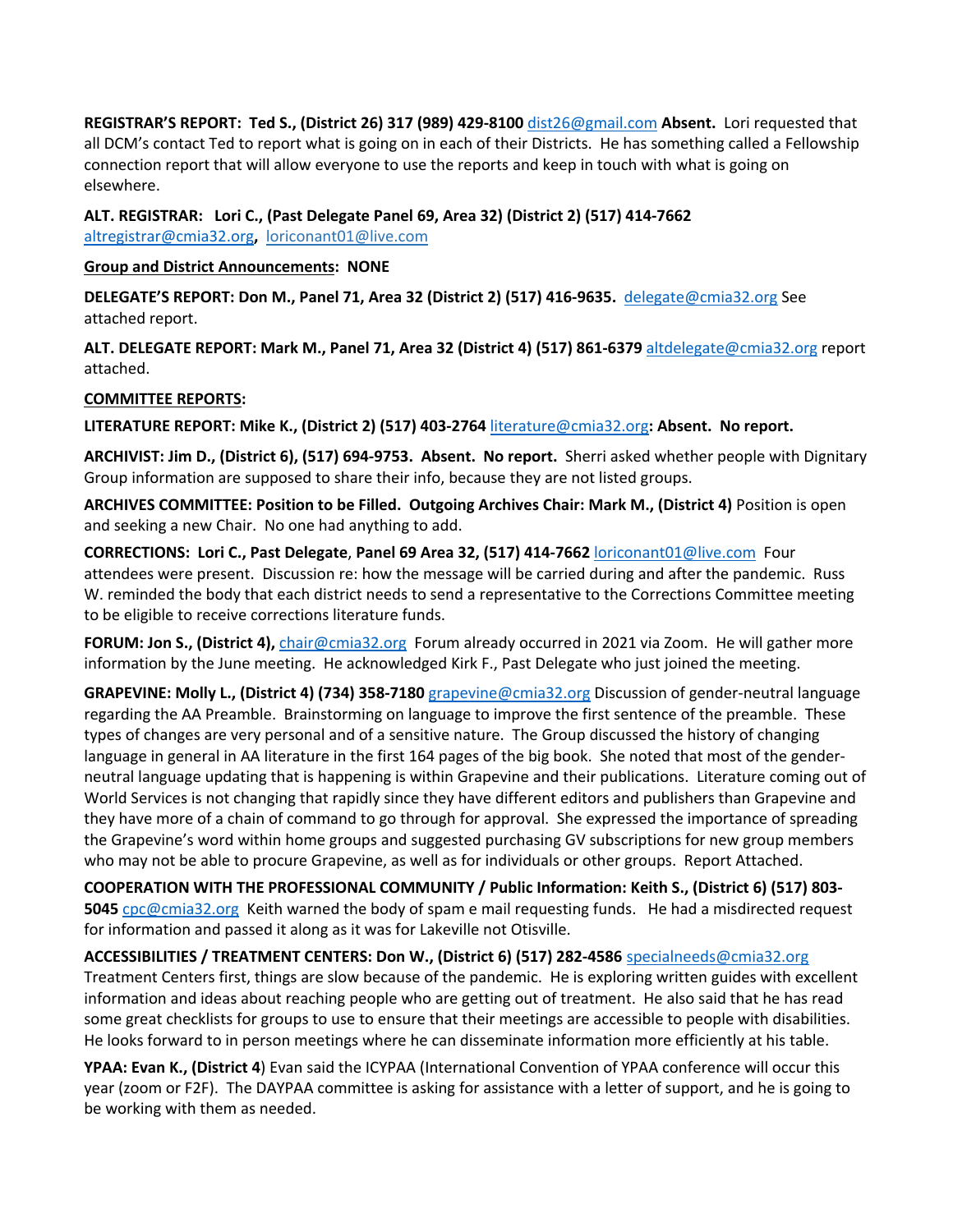**WEBSITE COMMITTEE: Kate L., (District2) (517) 962-1445** webmaster@cmia32.org**, or** page88line8@gmail.com 3 attendees. The current web design is not user friendly. The goal is to create it in Word Press. It would allow for more people to assist with updates and be more mobile friendly. Many of the Districts in Area 32 have a problem accessing Meeting Guide. There have been inquiries about taking online contributions and a secure certificate will need to be implemented for that to happen. Fillable forms and submit buttons or print buttons are all things that have been suggested as feedback to make the website more robust. Being mobile friendly is a big concern as technology continues to explode and Kate has asked for interested volunteers / districts to reach out to her to discuss rolling out meeting guide in their districts and help build seamless connections to Area 32.

# **OLD BUSINESS:**

Archives Committee chair remains open. Tim H. was nominated, and Jon asked if anyone else would like to stand for the position. Tim elected by proclamation.

Jon asked for any more commentary on the topic of online payments. Sherri L. stated that she is looking forward to doing it, but it is premature until the bank account is transferred and up and running. Ditto for the security certificate.

Jon moved that the October meeting be changed from the 3<sup>rd</sup> to the 10<sup>th</sup> to avoid conflict with the Michigan State Convention. Motion carried unanimously.

## **NEW BUSINESS:**

Jon screen shared a letter from Andrew B. bid chairman for DAYPAA. www.daypaa.org. They are placing a bid to host International convention in 2022. There are not enough large hotels in Area 32, but they have dates and venues identified in areas 33 & 34. He asked area 32 for a letter supporting their bid and stated that they will not hold their convention conflicting with any scheduled Area 32 events.

Motion for Area 32 to provide the letter of support to the bid package chairman was requested and carried unanimously.

Jon opened the floor to New Business from the body. Kirk F. asked for a contact (to send a check that is getting old and in need of deposit) and Lori C. said she would assist.

Mark M. made a motion that Don. M. be affirmed of the "Right of Decision" covered under Concept 3 at the upcoming. Motion carried with one minority vote (Don M.) He likes to be told what to do by the body but will do what is asked. (:P)

Motion that the June Assembly be ran as a hybrid assembly, F2F, and Zoom.

Kate L. suggested that a record of attendees at the F2F meeting including phone numbers so that immediate contact can be made if there is a positive covid occurrence. Alt Secretary Russ and Stephanie both agreed.

Jon said that the first weekend in June is his Sponsorship Retreat so he will be attending the meeting via Zoom.

Mark M. stated that vaccinations are going extremely rapidly now.

Lori C. acknowledged the wind issues and Ted (District 26) has secured an indoor venue where social distancing can occur.

Jon reiterated the motion that we try to make the June Assembly hybrid with virtual and physical components. Motion carried with one vote of dissent and no minority opinion.

## **Motion to Close. Seconded and approved.**

**Meeting closed at 2:13 PM with the Responsibility Pledge recited by the group.**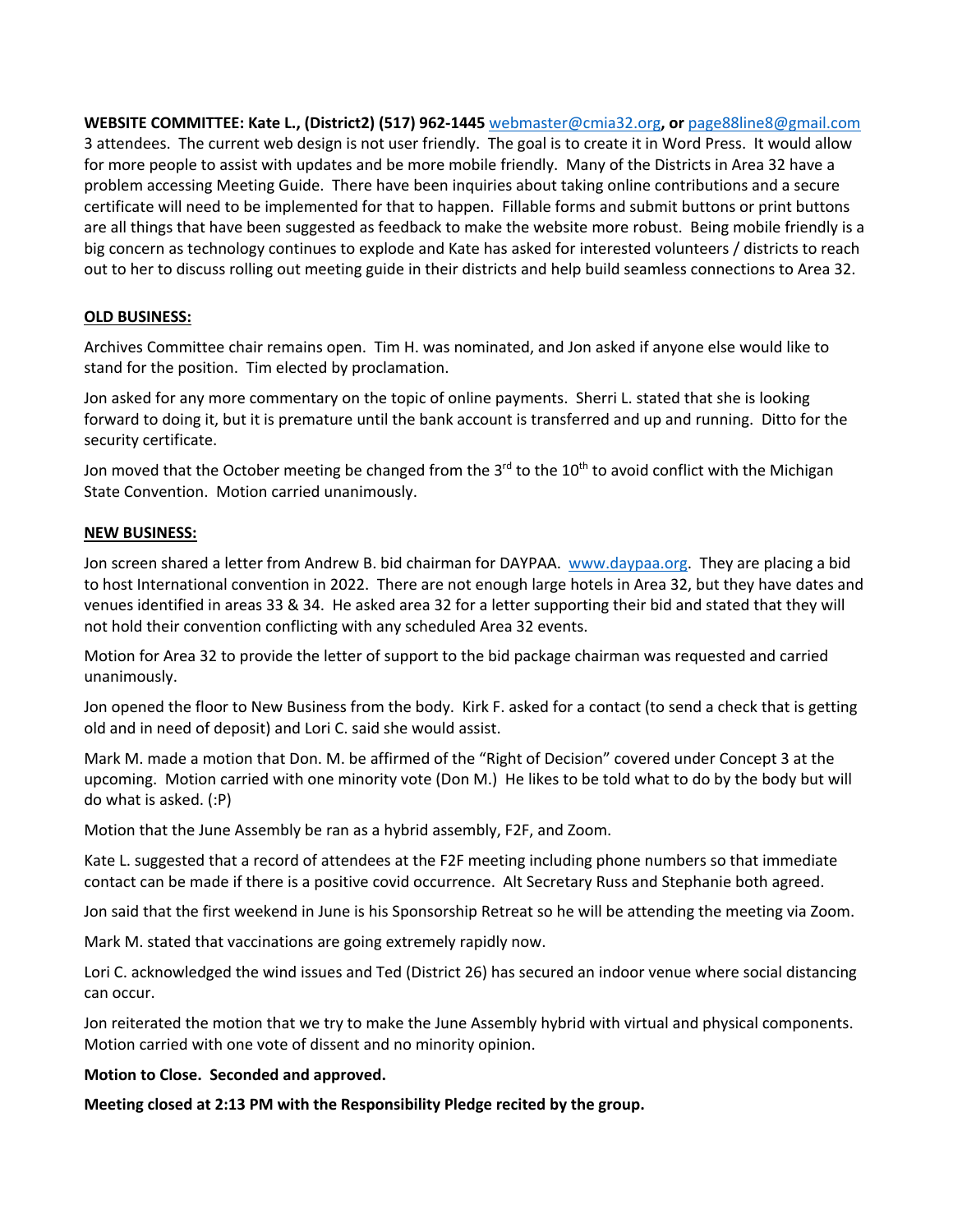## **Website Committee.**

Three in attendance.

We discussed the redesign of the CMIA32.org website. The website currently is designed in a way that would require someone with a very specific skillset to be on the committee, in most cases having a web committee chair and a webmaster. This at a time when we are struggling to get enough people cover service opportunities.

## MOBILE FRIENDLY

Shifting to the new WordPress format will also allow the website to be mobile friendly and better utilized by those using mobile devices.

## MEETING GUIDE APP

The upgrade utilizing WordPress also will allow the ability to integrate with the meeting guide app as well for districts that may not have been able to connect with the Meeting Guide app.

## FORMS

We also will be trying to make more of the forms posted online fillable and include SUBMIT buttons to directly email where needed, PRINT for printing, and CLEAR for those completing multiple forms for submission.

# ONLINE DONATIONS

We have had requests to accept online donations which will require secure certificate.

Yours in service, Kate L Page88Line8@gmail.com PH#: 517-962-1445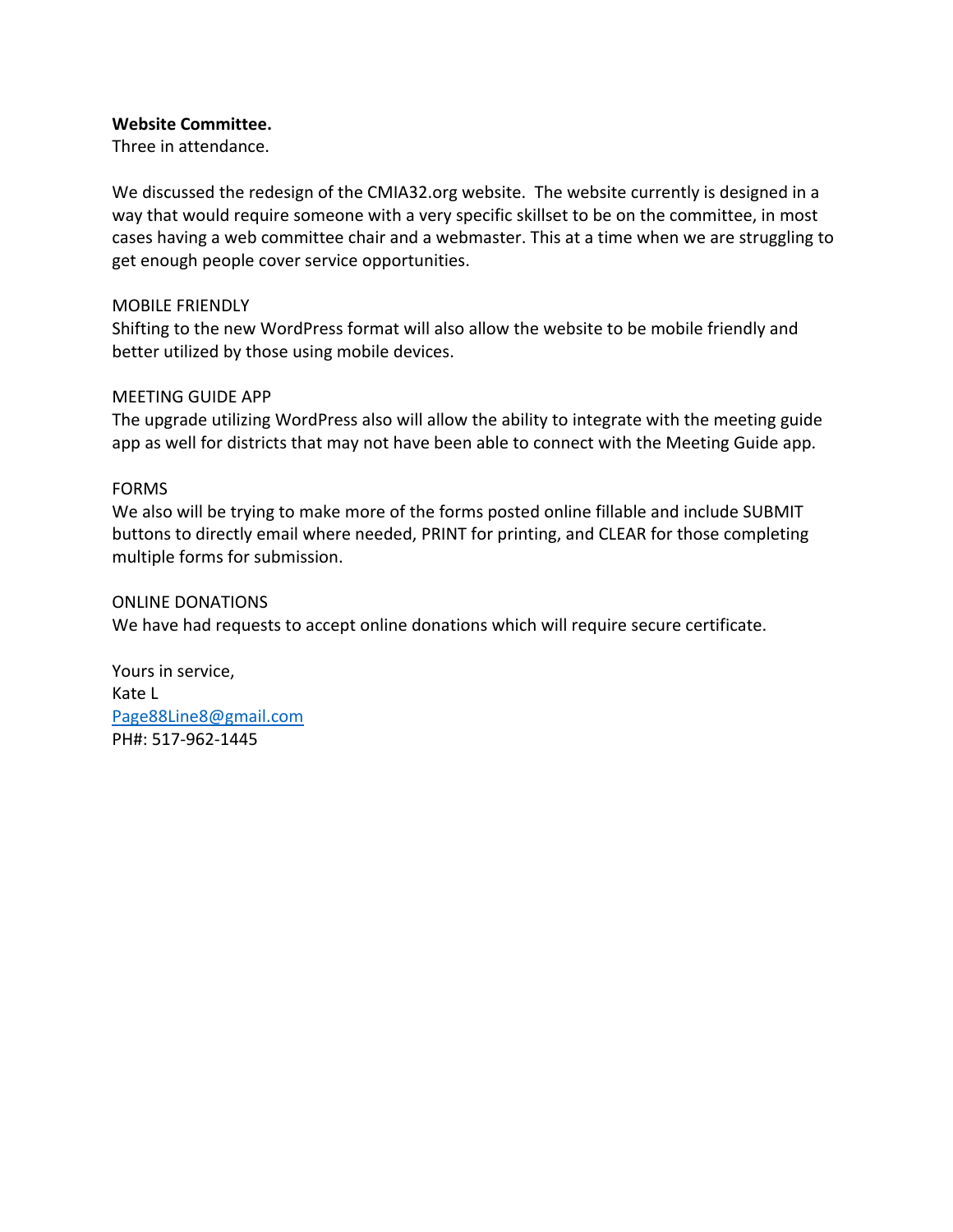Molly L Chairperson Grapevine Committee, Minutes from the Area 32 March Assembly April 14, 2021

Early in the Group Concerns opening of the Assembly, I asked if other people would join me in the Grapevine Committee Meeting in the morning session for a discussion of the genderneutral language proposed for the AA Preamble. Today's committee members were Johnny B, Barbara S., Dan W, Randi K, Bradley, and Molly L. Today it was helpful to hear pros and cons to the proposed language of the AA Preamble, and our discussion kept a tone of respect, patience, and tolerance to other points of view. We accomplished what I had hoped we would do.

I began the committee meeting by stating briefly what might be the underlying reasons why people oppose or propose changing "men and women" to "people" in the opening sentence of the AA Preamble. Specifically, the phrase "men and women" in the AA Preamble, which is read at every AA meeting, does not include trans-sexual people. This is my understanding of the polarized discussion about gender-neutral language. Advocates for change want language changed to gender-neutral words and pronouns that would signal inclusion to everyone. Their argument is that those people in AA who are not white, not heterosexual males, and not Christian see themselves on the margins of AA, will be turned off and leave AA. Other AAs' unwillingness to consider language change in any AA literature comes down to a fear of weakening the AA message in the printed materials, and, thereby, weakening the program. Alcoholics, new or sober a long time, would lose confidence in AA and also in their ability to stay sober. Our Committee briefly considered changes to language and content that have already been made in the *Grapevine Magazine*.

I relayed to the Committee that our Delegate Don McL. had told me in a recent conversation that the editorial staff of *Grapevine Magazine* emphasizes inclusivity in the language of its stories and its readability. The editors of GV solicit stories from AA members about timely subjects, for example, its Prison Issue or staying sober through Thanksgiving. This editorial body of Grapevine Inc. can act fast and modernize language because they are a separate corporation from AA World Service and not subject to the same constraints as are AAWS editorial staff.

The Committee addressed several questions raised by attendees: (1) the AA Preamble is not the same as the Prologue to the BB of AA; (2) the Trustees of AA can veto the Delegates' voted recommendations at the annual meeting; (3) nothing that Bill W. wrote can be rewritten without a three-quarter (or two-thirds?) vote of the entire AA membership.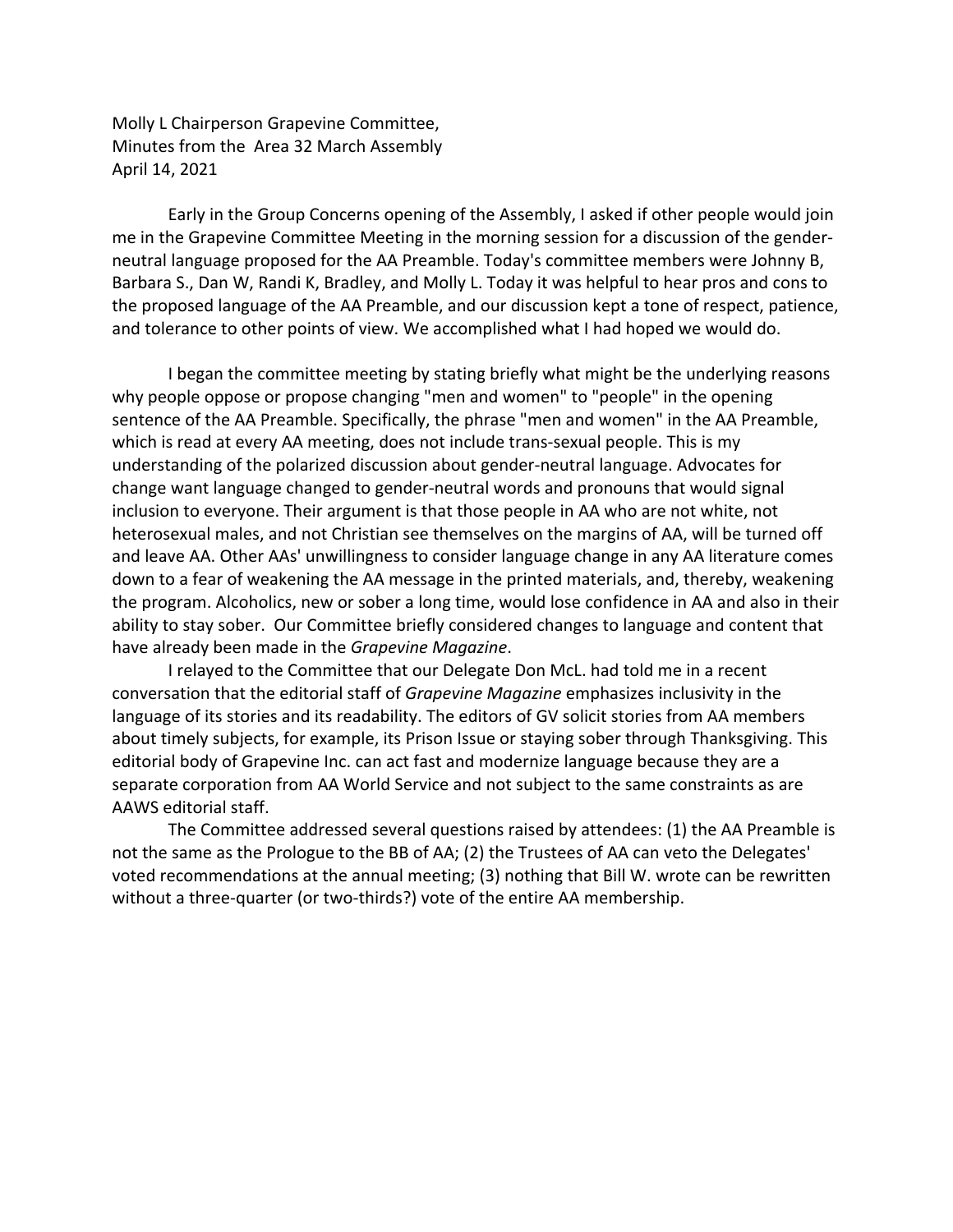# CMIA 32 Finance Committee Worksheet

| Today's Date                                                 | 4/11/21                                      |                           | Meeting Place: Online                     | District:                                                    |
|--------------------------------------------------------------|----------------------------------------------|---------------------------|-------------------------------------------|--------------------------------------------------------------|
|                                                              | Finanace Committee Members Present           |                           |                                           |                                                              |
| Jamie P.                                                     | Chair thru '22                               | Don M.                    | Delegate, Panel 70, Area 32               | Fin. Comm. Reviewed Area Treasurer's Last Bank               |
|                                                              | At Large thru 2022                           | Sherri L.                 | Area Treasurer                            | Fin. Comm. Reviewed Area Literature's Last Bank              |
| Keith S.                                                     | At Large [2021]                              | Kim                       | Area DCM Treasurer                        | Fin. Comm. Reviewed DCM Treasurer's Last Bank                |
| Russ W.                                                      | At Large [thru 2022]                         |                           |                                           | Fin. Comm. Reviewed Solvent Treasurer's Last Ba              |
|                                                              |                                              |                           |                                           |                                                              |
|                                                              | <b>Standard Monthly Expenses</b>             |                           |                                           |                                                              |
|                                                              | <b>DCM</b> Committee                         |                           | \$1,800.00                                | \$9,104.82 Beginning Available Checking Balance as           |
|                                                              | Secretary                                    |                           | \$39.96                                   | <b>FINANCE COMMITTEE</b>                                     |
| Chair                                                        | Treasurer                                    |                           | \$0.00<br>\$0.00                          | The Finance Committee reviews all requests for mo            |
|                                                              | Registrar                                    |                           | \$0.00                                    | from the Officers and Committee Chairpersons of Ir           |
| Forum Fund                                                   |                                              |                           | \$0.00                                    | This group makes recommendations to the GSR boo              |
| <b>ECR Conf</b>                                              |                                              |                           | \$0.00                                    | or denial of all requests. This Committee also moni          |
| Host Expense                                                 |                                              |                           |                                           | expenditures and income to ensure a solvent treasu           |
|                                                              |                                              |                           |                                           | and all financial obligations are met.                       |
|                                                              |                                              | Total:                    | \$1,839.96                                |                                                              |
|                                                              | Committee Reimbursements                     |                           |                                           |                                                              |
|                                                              |                                              |                           |                                           |                                                              |
| Reimburse Prudent Reserve                                    |                                              | \$525.00                  | Every Committee Chair has the automatic a |                                                              |
|                                                              |                                              |                           |                                           | fifty dollars (\$50.00) seed money each asse                 |
|                                                              |                                              |                           |                                           |                                                              |
|                                                              |                                              | Total:                    | \$525.00                                  | Requires approval of the Body                                |
|                                                              |                                              |                           |                                           |                                                              |
|                                                              | Officer Fuel Reimbursement @ \$0.XX per mile |                           |                                           |                                                              |
|                                                              | Chair                                        |                           |                                           |                                                              |
|                                                              | Registrar                                    |                           |                                           |                                                              |
|                                                              | Treasurer                                    |                           |                                           | Literature                                                   |
|                                                              | Secretary                                    |                           |                                           | <b>Treatment Facilities</b><br>2                             |
|                                                              |                                              |                           |                                           | Archives<br>3                                                |
|                                                              |                                              | Total:                    | \$0.00                                    | Special Needs<br>4                                           |
|                                                              |                                              |                           |                                           | Corrections<br>$\mathcal{L}$                                 |
| Committee Requests: [Requires Approval of the Area Assembly] |                                              |                           |                                           | Grapevine<br>6<br>Cooperation with the Professional Co1<br>7 |
|                                                              | Corrections                                  |                           | \$400.00                                  | Public Information<br>8                                      |
|                                                              |                                              |                           |                                           | Forum<br>9                                                   |
|                                                              |                                              |                           |                                           | 10 Website                                                   |
|                                                              |                                              |                           |                                           | Registrar<br>11                                              |
|                                                              |                                              |                           |                                           | 12 GSR Meeting, Alt Delegate                                 |
|                                                              |                                              | Total:                    | \$400.00                                  | 13 Finance                                                   |
|                                                              |                                              |                           |                                           | 14 Liaison                                                   |
|                                                              |                                              |                           |                                           | 15 Host (Potential \$700.00 +/- Bi-Month                     |
|                                                              |                                              | <b>Total Expenses:</b>    | \$2,764.96                                | $=$ \$4,200 Per Year)                                        |
|                                                              |                                              |                           |                                           |                                                              |
|                                                              |                                              | <b>Beginning Balance:</b> | \$9,104.82                                |                                                              |
|                                                              |                                              |                           |                                           |                                                              |
|                                                              |                                              | <b>Ending Balance:</b>    | \$6,339.86                                |                                                              |